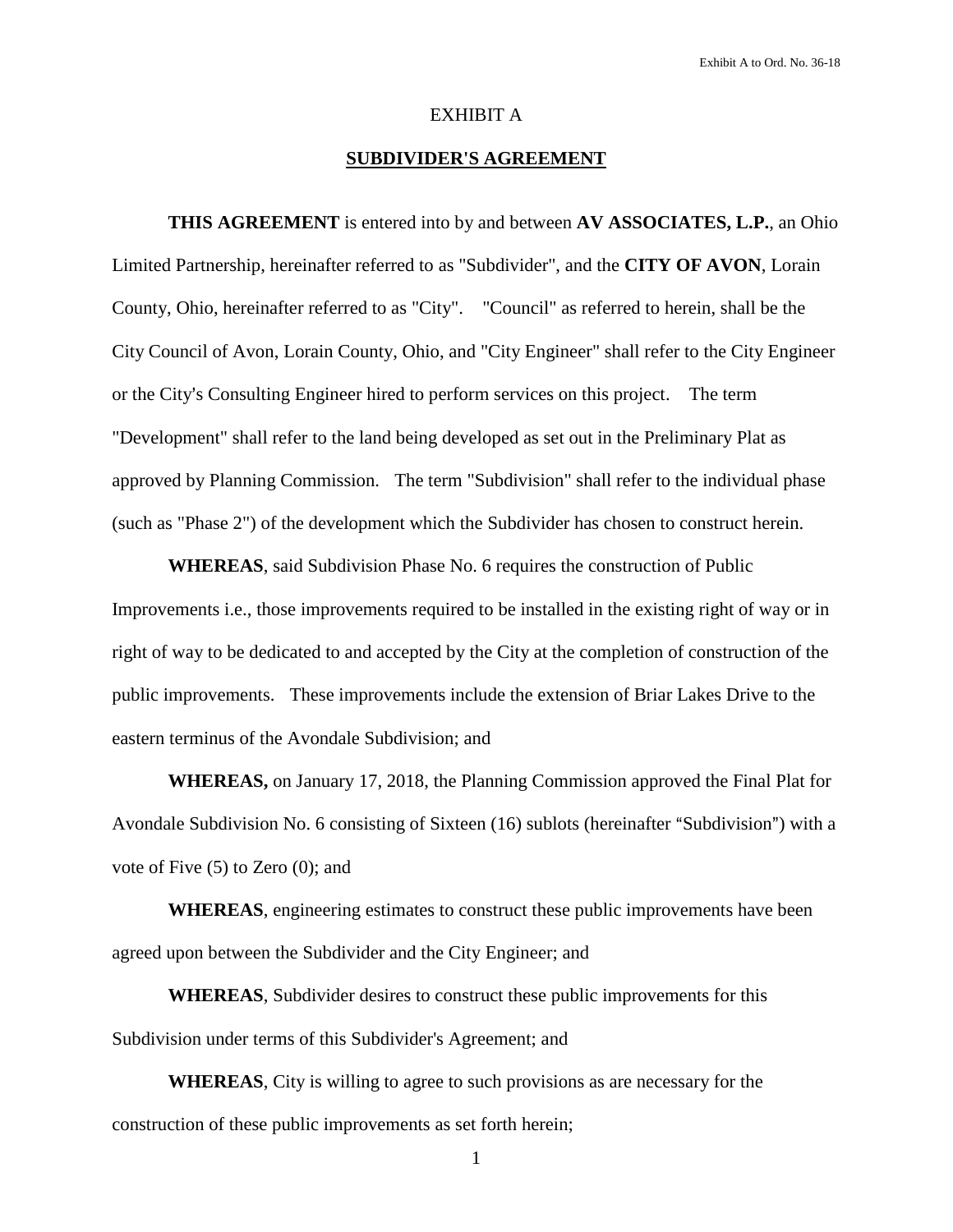# **NOW, THEREFORE, THE FOLLOWING IS HEREBY AGREED TO BY AND BETWEEN THE SUBDIVIDER AND THE CITY OF AVON, LORAIN COUNTY, OHIO:**

#### 1. Construction of Public improvements.

The Subdivider is to construct and install according to plans and specifications, all public improvements shown and set forth in the Final Plat for Avondale Subdivision No. 6 as presented to Planning Commission on January 17, 2018. In addition, the Subdivider agrees to complete Briar Lakes Drive to the eastern end of the property pursuant to plans previously approved in prior phases. Said construction and installation shall be a prerequisite to obtaining any occupancy permits. Subdivider's obligation to construct said public improvements shall not be conditioned upon sale of lots in this Subdivision.

#### 2. Engineer's Estimated Cost of Public improvements.

The City Engineer has reviewed the estimated costs of construction of public improvements as submitted by the Subdivider's Engineer and concurs with said estimated cost in the amount of Four Hundred Forty Eight Thousand Six Hundred Sixty Six and 50/100 (\$448,666.50) Dollars.

### 3. Performance Bond Agreement.

Prior to the commencement of construction of public improvements, Subdivider shall request a preconstruction meeting. Forty-Eight (48) hours prior to the preconstruction meeting, the Subdivider shall provide a financial guarantee of performance to the Finance Director of the City of Avon in the form of a Performance Bond, a copy of which is attached hereto as Exhibit A-1, or a bond with substantially the same effect, in the amount of Four Hundred Ninety Three Thousand Five Hundred Thirty Three and 00/100 (\$493,533.00) Dollars which is One Hundred Ten (110%) percent of the total Engineer's estimate of costs. In lieu of a bond, (a) a letter of credit, drawn on a federally insured financial institution, payable to the City, (b) cash, (c)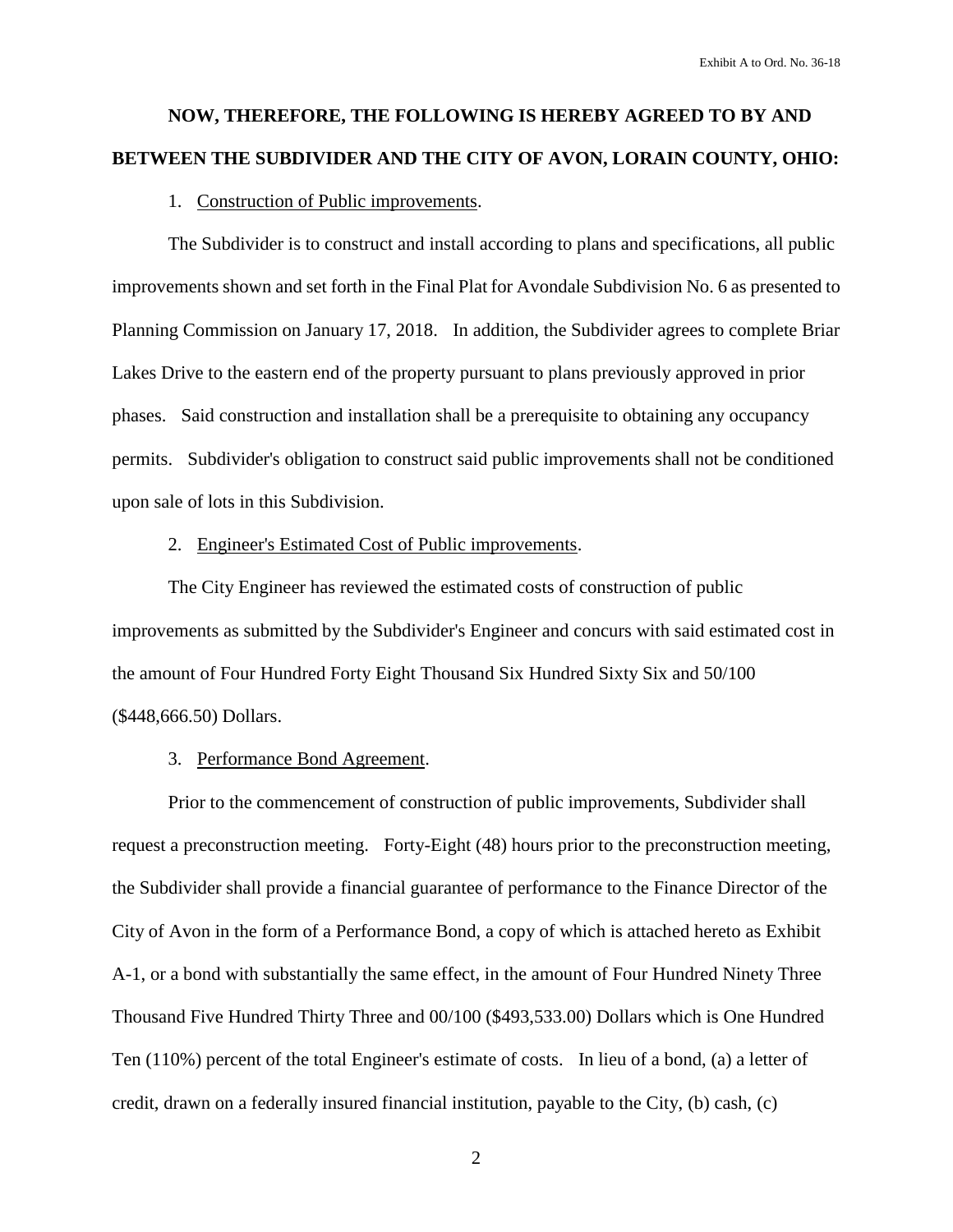certificates of deposit conditionally assigned to the City made by a federally insured financial institution or (d) a combination of these items, in that total amount, may be delivered to the City. No construction of public improvements shall commence until said financial guarantee of performance has been provided to, and approved by, the Finance Director. This financial guarantee shall be released to Subdivider upon completion of all public improvements to be accepted by the City for this phase of the Development to the satisfaction of the City Engineer and upon passage of an ordinance by Council accepting the public improvements.

# 4. Deposit for Engineering, Construction Inspection, and Material Testing Fees.

Prior to this Subdivider's Agreement being placed on Council's agenda for approval by ordinance, the Subdivider shall deposit the sum of Twenty Six Thousand Nine Hundred Nineteen and 99/100 (\$26,919.99) Dollars with the Finance Director of the City of Avon to cover the engineering fees commensurate with the work performed, including construction inspection and material testing fees. Should actual expenses exceed the required deposit, the City reserves the right, at any time, to demand additional funds be deposited under this section to cover current or future engineering, construction inspection, and material testing fees. Failure to make the required deposits with the Finance Director within three (3) business days of said Director's written request shall constitute and be considered cause for the City to suspend any further development work by the Subdivider until such time as the Subdivider is in full compliance with this Section. The City shall not accept public improvements in any Subdivision until all engineering, construction inspection and material testing fees have been paid.

Any deposit over and above actual expenses for engineering in this Phase of the Subdivision shall be retained by the City and shall be released to the Subdivider only after the completion of all public improvements for the entire Development to the satisfaction of the City Engineer.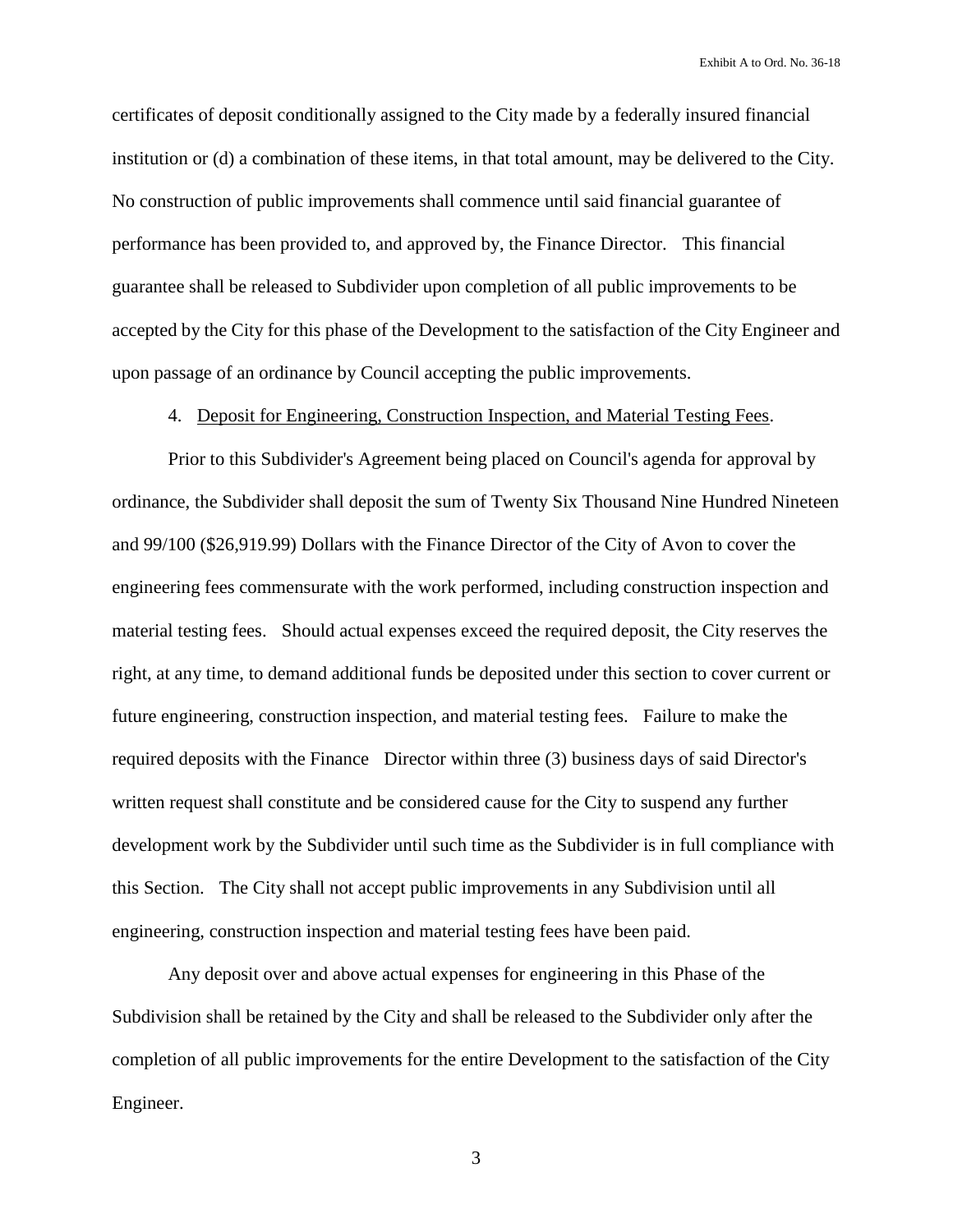# 5. Stabilization Deposit.

Prior to this Subdivider's Agreement being placed on Council's agenda for approval by ordinance, the Subdivider shall deposit the sum of Eight Hundred and 00/100 (\$800.00) Dollars (\$50 x 16 sublots) with the Finance Director of the City of Avon for stabilization costs set forth in  $ACO \S 1052.11(b)$ .

## 6. Stormwater Inspection.

Prior to this Subdivider's Agreement being placed on Council's agenda for approval by ordinance, the Subdivider shall deposit the sum of One Thousand Five Hundred (\$1,500.00) Dollars with the Finance Director of the City of Avon for the stormwater inspection fee required under ACO  $$1052.11(c)$ .

### 7. Deposit for Legal Fees.

Prior to this Subdivider's Agreement being placed on Council's agenda for approval by ordinance, the Subdivider shall deposit the sum of Two Thousand Five Hundred and 00/100 (\$2,500.00) Dollars with the Finance Director of the City of Avon to cover the legal expenses commensurate with the work performed. Should actual expenses exceed the required deposit, the City reserves the right, at any time, to demand additional funds be deposited under this section to cover current or future legal fees. Failure to make the required deposits with the Finance Director within three (3) business days of said Director's written request shall constitute and be considered cause for the City to suspend any further development work by the Subdivider until such time as the Subdivider is in full compliance with this Section. The City shall not accept public improvements in any Subdivision until all legal fees have been paid. Any deposit over and above actual legal expenses for this Phase of the Subdivision shall be retained by the City and shall be released to the Subdivider only after the completion of all public improvements for the entire Development to the satisfaction of the City Engineer and the Law Director.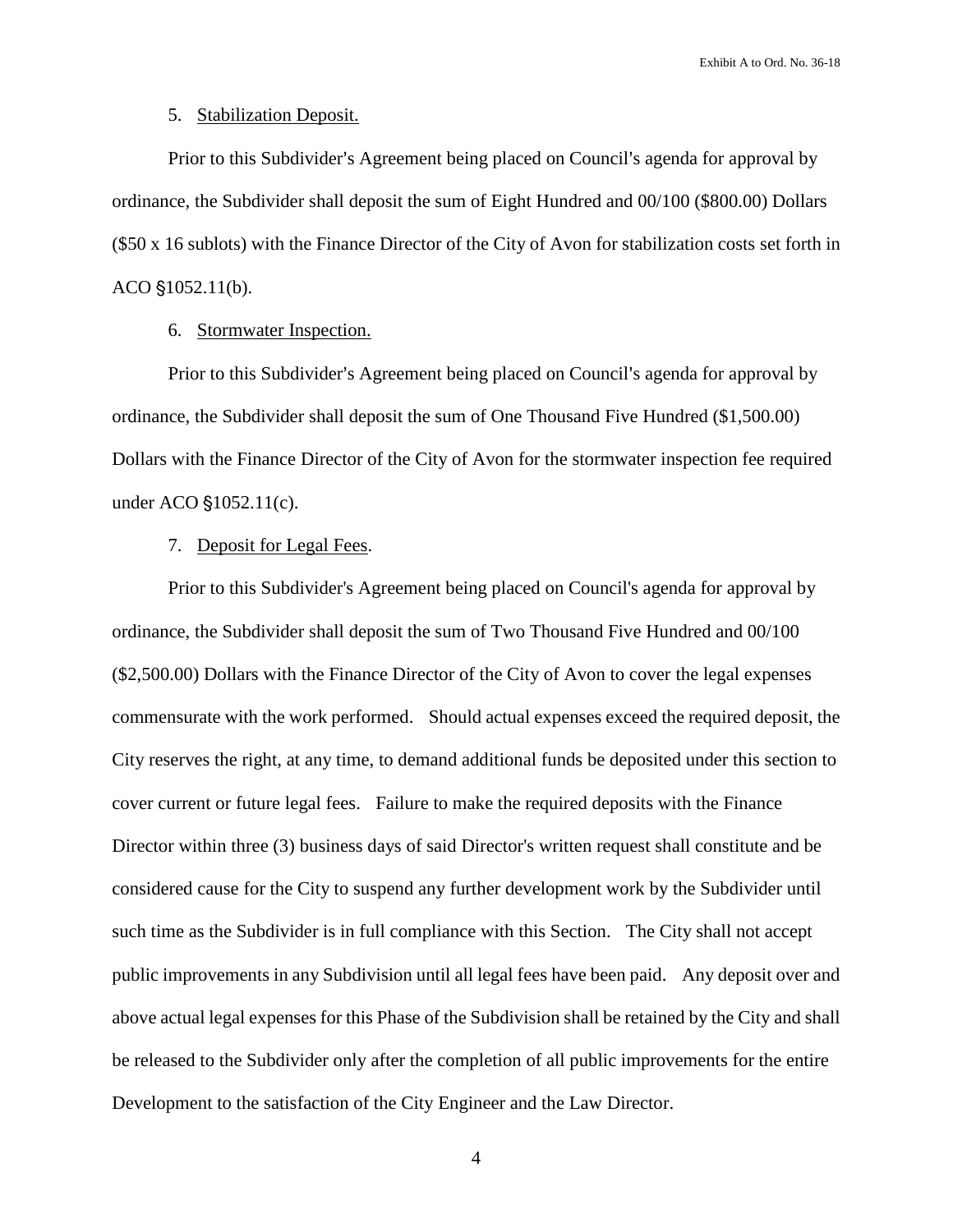## 8. Deposit for Miscellaneous Costs.

In order to provide the City with adequate funds to cover miscellaneous costs incurred by the City relating to this Subdivision, the Subdivider shall deposit the sum of Five Thousand and 00/100 (\$5,000.00) Dollars with the Director of Finance of the City of Avon. This deposit shall be made prior to an ordinance to accept public improvements pertinent to the Subdivision being placed on Council's agenda for action. This deposit shall be held by the Director of Finance for a period of three (3) years from the date of Council's acceptance of the public improvements in said Subdivision by ordinance.

#### 9. Indemnification and Liability Insurance.

The Subdivider hereby agrees to hold the City of Avon, its officers, directors, agents and employees harmless and to indemnify them against all claims, expenses and liability as a result of loss or injury arising out of the clearing of land or construction of the Subdivision and public improvements.

Prior to the commencement of any construction on the Subdivision site, Subdivider agrees to provide the City with proof of One Million (\$1,000,000.00) Dollars liability insurance protecting the City from liability arising out of the development of the Subdivision and public improvements. Subdivider shall not allow this insurance to expire earlier than the effective period of any maintenance bond, and shall provide a copy of the insurance policy to remain, at all times, with the Director of Finance of the City.

### 10. Title Insurance.

Prior to recording of the final Plat, the Subdivider shall furnish title insurance in the amount of One Hundred Thousand (\$100,000.00) Dollars, covering the lands to be dedicated to the City of Avon as indicated on the final Plat and showing the unencumbered, legal title to such dedicated lands in the name of the City when the final Plat is filed for record.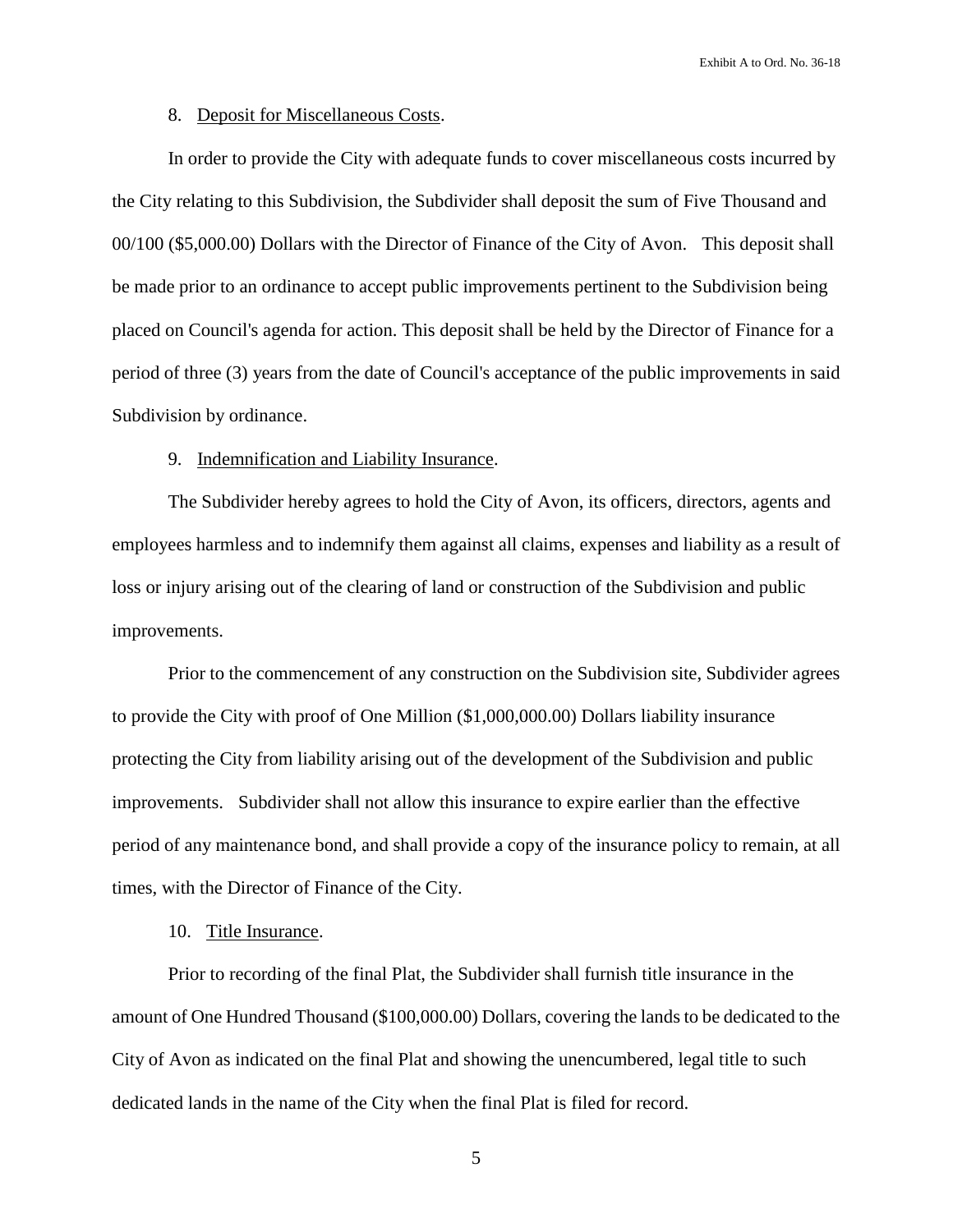## 11. Maintenance Bond.

Prior to being placed on Council's agenda for acceptance of public improvements in this Subdivision, Subdivider shall deposit with the Director of Finance a Three (3) year maintenance bond for streets, pavement, storm and sanitary sewers, water systems, street lighting systems and facilities appurtenant thereto in the amount of Forty Four Thousand Eight Hundred Sixty Six and 00/100 (\$44,866.00) Dollars, which represents ten percent (10%) of the estimated cost of said public improvements.

## 12. Sidewalk Deposit.

Subdivider's estimated cost for sidewalk is Twenty Four Thousand Six Hundred Eighty and 00/100 (\$24,680.00) Dollars. Should sidewalks not be completed at the time of acceptance of public improvements by City Council, the Subdivider shall deposit with the Office of the Director of Finance a cash deposit in the amount of Thirty Seven Thousand Twenty and 00/100 (\$37,020.00) Dollars, which is 150% of the Subdivider's estimate for construction of sidewalks. This deposit must be made prior to Council placing an ordinance to accept public improvements pertinent to the Subdivision on its agenda. The Subdivider will be entitled to incremental refunds of 25% of the total amount deposited upon installation of each quarter (3) of the total sidewalk to be installed and upon verification of same by the Service Director.

Subdivider must install sidewalks throughout the Subdivision within Thirty (30) months of the date in which the City passes an ordinance accepting public improvements. In the event that sidewalks are not installed within this period, the sidewalk deposit shall be forfeited and the City shall install the sidewalks and charge to the Subdivider any additional costs incurred not covered by the sidewalk deposit.

# 13. Tree Deposit.

Prior to an ordinance being placed on Council's agenda for acceptance of public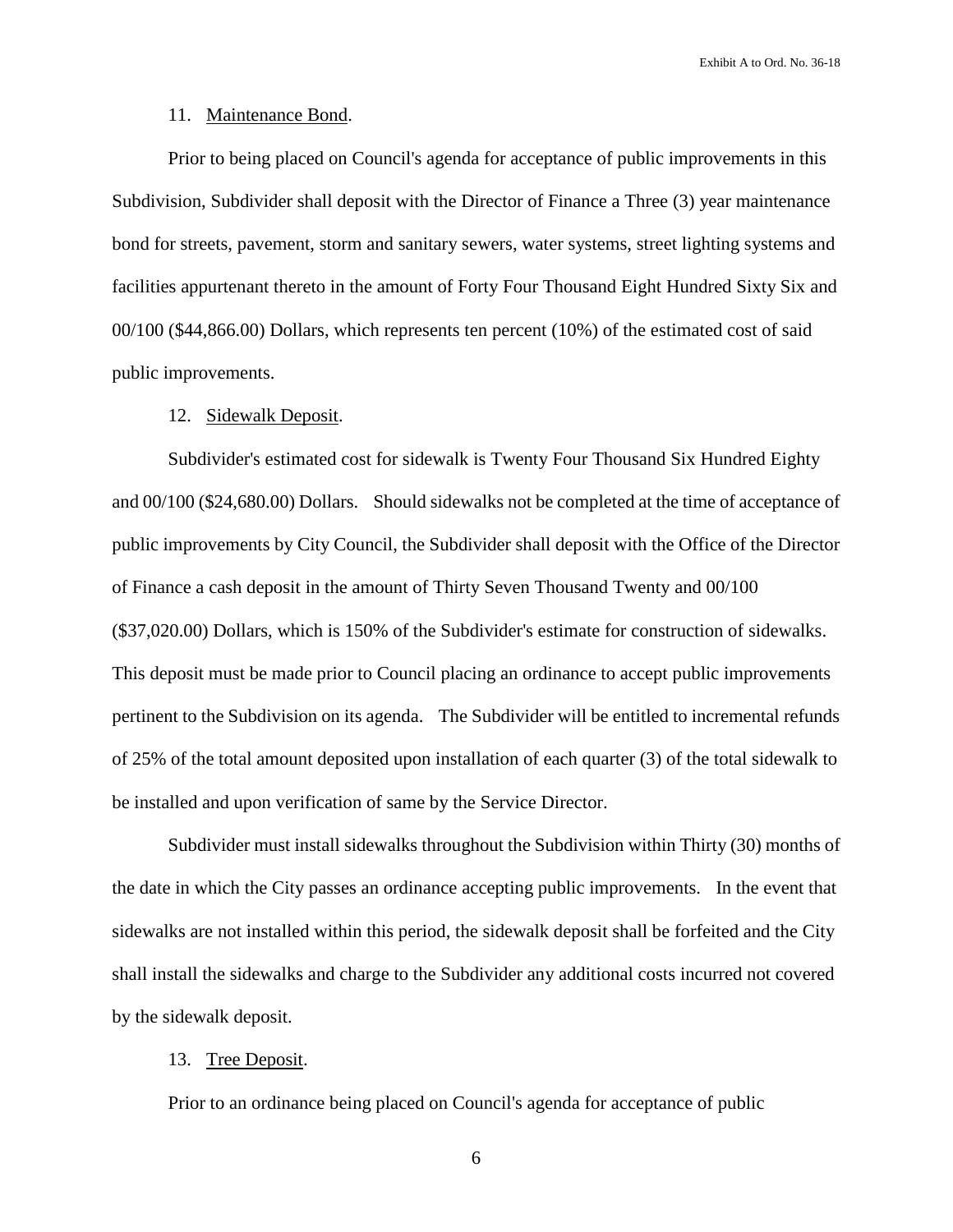improvements in this subdivision, Subdivider will deposit with the Finance Director of the City of Avon the sum of Four Thousand Four Hundred and 00/100 (\$4,400.00) Dollars to assure compliance with the requirement of planting of One  $(1)$  tree per sublot (\$275 x 16) in the Subdivision. The deposit will be refunded by the Finance Director upon verification by the Service Director that trees have been planted in compliance with this Agreement and the Codified Ordinances of the City of Avon.

## 14. Deposit for Street and Traffic Control Signage and Pavement Markings.

Prior to an ordinance being placed on Council's agenda for acceptance of public improvements in this subdivision, Subdivider shall deposit with the Director of Finance the amount of Eight Hundred and 00/100 (\$800.00) Dollars (16 lots x \$50.00 per lot). The deposit shall be held by the City for a two (2) year period commencing with the passage of the ordinance accepting the public improvements. In the event the Subdivider fails to comply as required herein, said sum shall be expended by the City exclusively for the costs of placement of street and traffic control signage and pavement markings as shall be determined by the Director of Public Safety, within the Subdivision and shall be based on current City Standards. At the expiration of this Two (2) year period, any amount remaining on deposit with the City shall be refunded to the Subdivider with the approval of the Safety Director.

# 15. Deposit for Mechanical Traffic Control Devices.

The Subdivider is not installing any mechanical traffic control devices in this Subdivision. As such, Subdivider will not be required to post a deposit for mechanical traffic control devices.

16. Sublots Within Floodplain.

Subdivider agrees to obtain a conditional letter of map revision (CLOMR) for any land which is located within a special flood hazard area (SFHA) prior to the commencement of any work in said area. Said conditional letter of map revision (CLOMR) shall be granted by the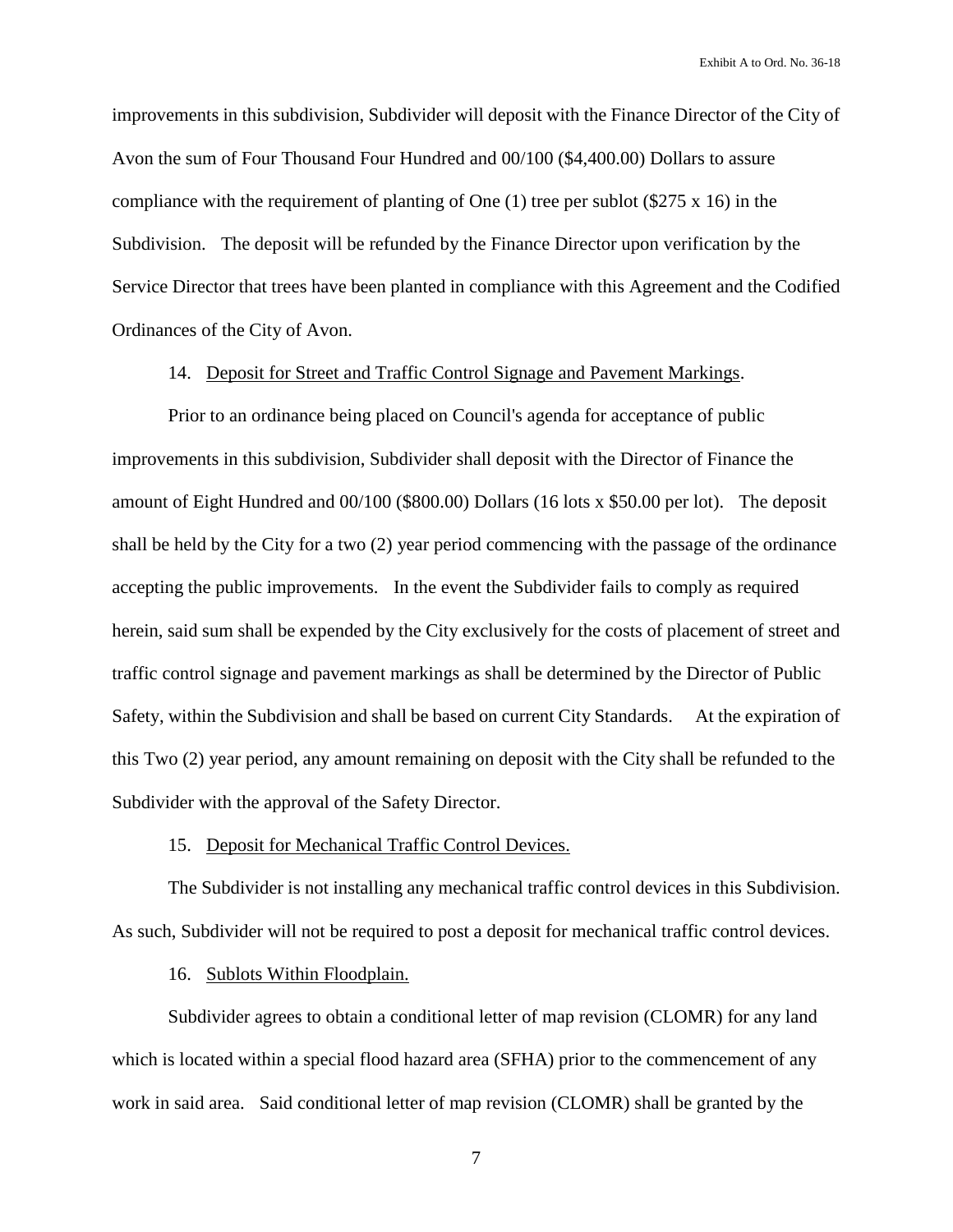Federal Emergency Management Agency (FEMA) and be supported by an appropriate hydrologic and hydraulic analysis. In any case, Subdivider agrees to obtain a letter of map revision (LOMR) from FEMA prior to an ordinance being placed on Council's agenda for acceptance of public improvements in this Subdivision. The Subdivider must comply with all design standards set forth in Chapters 1050, 1051 and 1464 of the Avon Codified Ordinances.

# 17. Model Home.

The City of Avon hereby grants Subdivider an exception to the City's subdivision regulations and will allow a building permit for the construction of Two (2) model homes in the Subdivision prior to acceptance of dedication of public improvements by City Council. However, prior to the issuance of said building permits, Subdivider must have constructed all utilities and a street in front of the model home(s). A sidewalk shall be constructed in front of the model home(s) immediately upon completion of the model home(s). No occupancy permit will be issued for the model home(s) until construction of all public improvements in the Subdivision is completed, and an ordinance accepting the dedication of public improvements in the Subdivision is passed by City Council.

### 18. Assessments.

Subdivider agrees to pay all outstanding assessments to the appropriate governmental entity. Conclusive proof that said assessments have been paid must be submitted to the Finance Director prior to an ordinance being placed on Council's agenda for acceptance of public improvements in this Subdivision.

# 19. Payment or Satisfaction of Delinquent or Outstanding Obligations.

Unless otherwise specified in this document, prior to this Subdivider's agreement being placed on Council's Agenda for approval by ordinance, any monies owed by the Subdivider to the City of Avon, as determined by the City Finance Director, and which remain unpaid, shall be paid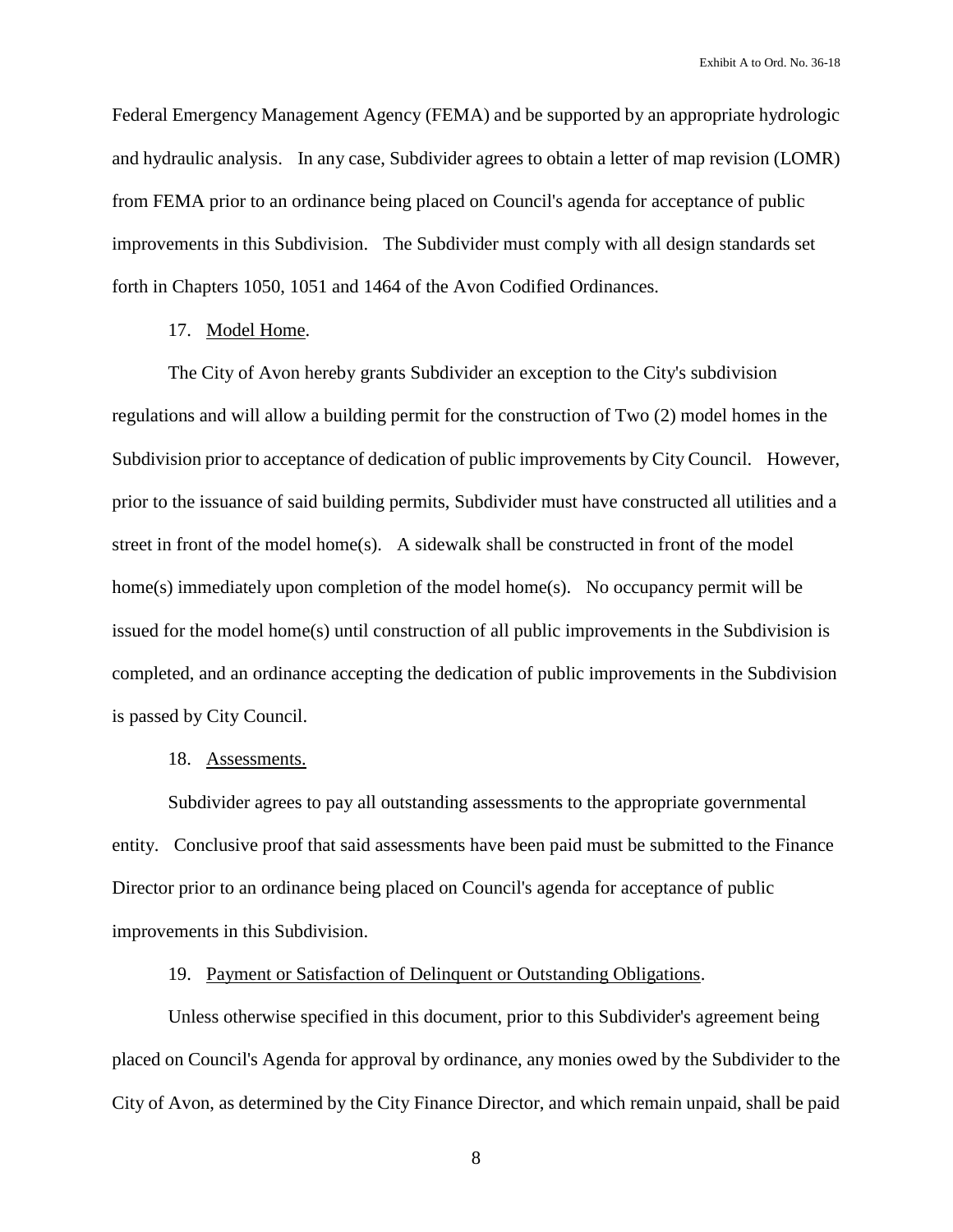by the Subdivider or approved as satisfied by the City Finance Director.

## 20. Miscellaneous Provisions.

#### Off-Site Public improvements.

Where applicable, the Subdivider agrees to construct and install off-site public improvements pursuant to plans and specifications approved by the City of Avon. The financial guarantees for said off-site public improvements have been included in the Performance Bond and Maintenance Bond set forth in this Agreement.

## Off-Site Storm Drainage.

Where applicable, the Subdivider agrees to comply with plans and off-site drainage approved by the City Engineer and shall perform the clearing and cleaning of ditches and land reasonably necessary at its expense. The City will provide the Subdivider with access to land owned and controlled by the City for this purpose and the Subdivider shall be responsible for obtaining licenses or easements on all private lands necessary to satisfy the drainage plans approved by the City Engineer.

## 21. Time for Completion of Public improvements.

All public improvements are to be completed within a period of Twelve (12) months from Council's adoption of the ordinance approving this Subdivider's Agreement unless Council extends this period of time by legislative action. In the event that construction of public improvements is not instituted within this Twelve (12) month period or within the period pursuant to an extension granted by the City, Subdivider shall, if requested by the City Engineer, provide new engineering estimates of cost of construction of public improvements for the Subdivision and the City Engineer may require, if necessary, the performance bond, maintenance bond and engineering and legal fee deposits to be updated to reflect the revised Engineer's estimate of cost.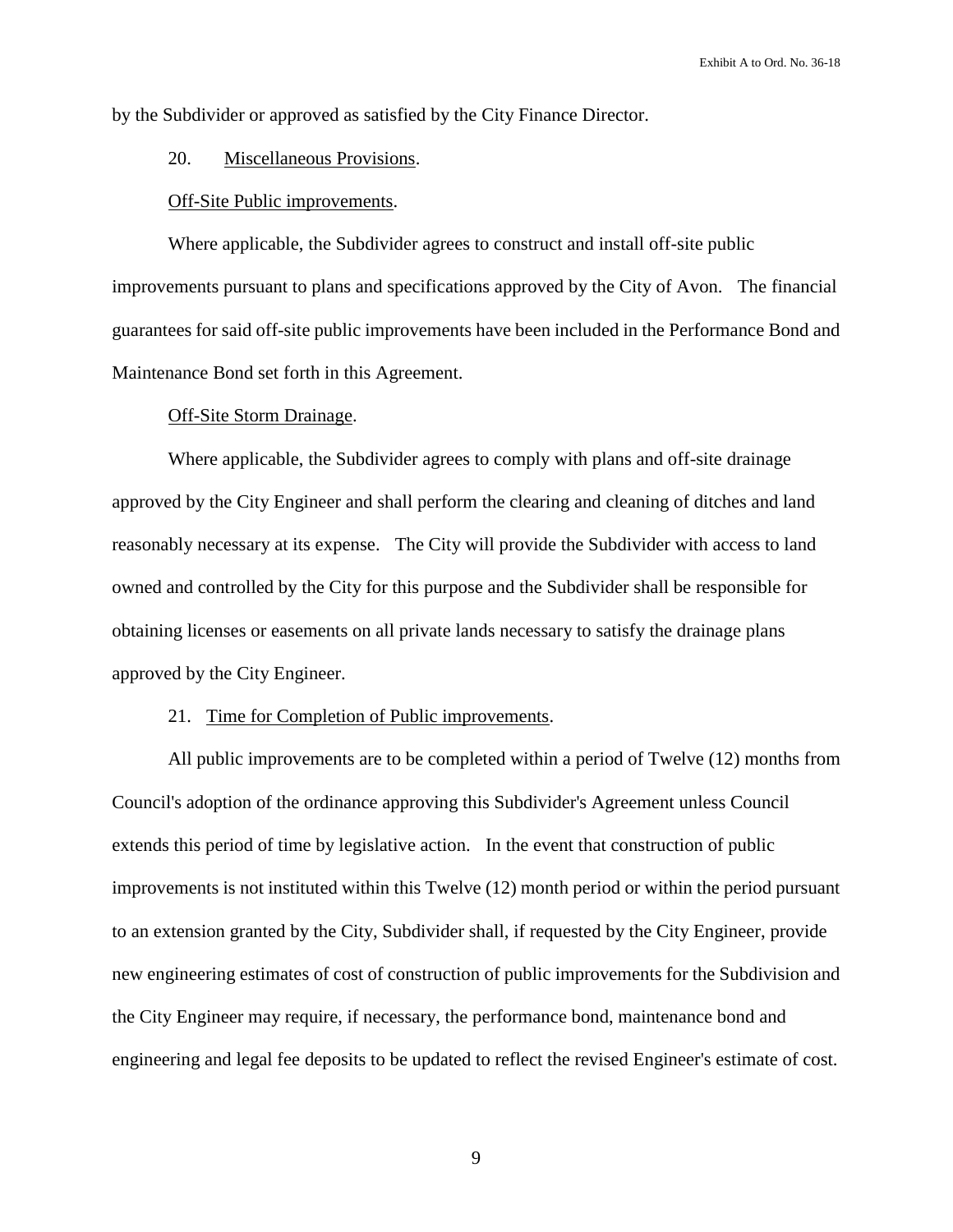#### 22. Actual Costs of Public improvements.

The Subdivider, prior to passage of ordinance accepting public improvements, shall submit to the Finance Director of the City the actual costs of public improvements itemized as to roadway (length, width, type, unit cost, street name), traffic control (signalization, location, cost), sanitary sewers (length by size, unit cost, street location), storm sewers (length by size, unit cost, street location) water distribution (length by size, unit cost, street location), park/bike trail(s) (if applicable, length, width, unit cost, location) and pump station(s) (if applicable, cost, location, description) that are to be accepted by the City. The costs for these items shall include all incidentals such as hydrants, valves, manholes, catch basins, etc., as necessary to construct the improvement.

## 23. Engineer's As-Built Documents.

Subdivider shall file with the City Planning Department as-built documents per City Construction Standards and City Planning Ordinances prior to an ordinance being placed on Council's agenda for acceptance of public improvements in this Subdivision. The as-built documents shall be submitted in hard copy and in electronic form. Electronic copy shall be submitted on the appropriate digital media in DWG and PDF formats.

## 24. Stormwater Drainage Improvement Fund.

Prior to being placed on Council's agenda for acceptance of improvements in this Subdivision, Subdivider shall deposit with the Director of Finance the sum of Seven Thousand Seven Hundred Sixty Two and 87/100 (\$7,762.87) Dollars (\$783.25 x 9.9111 acres). This deposit shall be placed into City Fund No. 273 in accordance with ACO  $\S 1050.17(b)$ .

# 25. Storm Water Detention and Fee.

Due to the location of this Subdivision, the City Engineer requires on-site storm water detention. The Subdivider has constructed storm water detention in this Subdivision in Phases 1,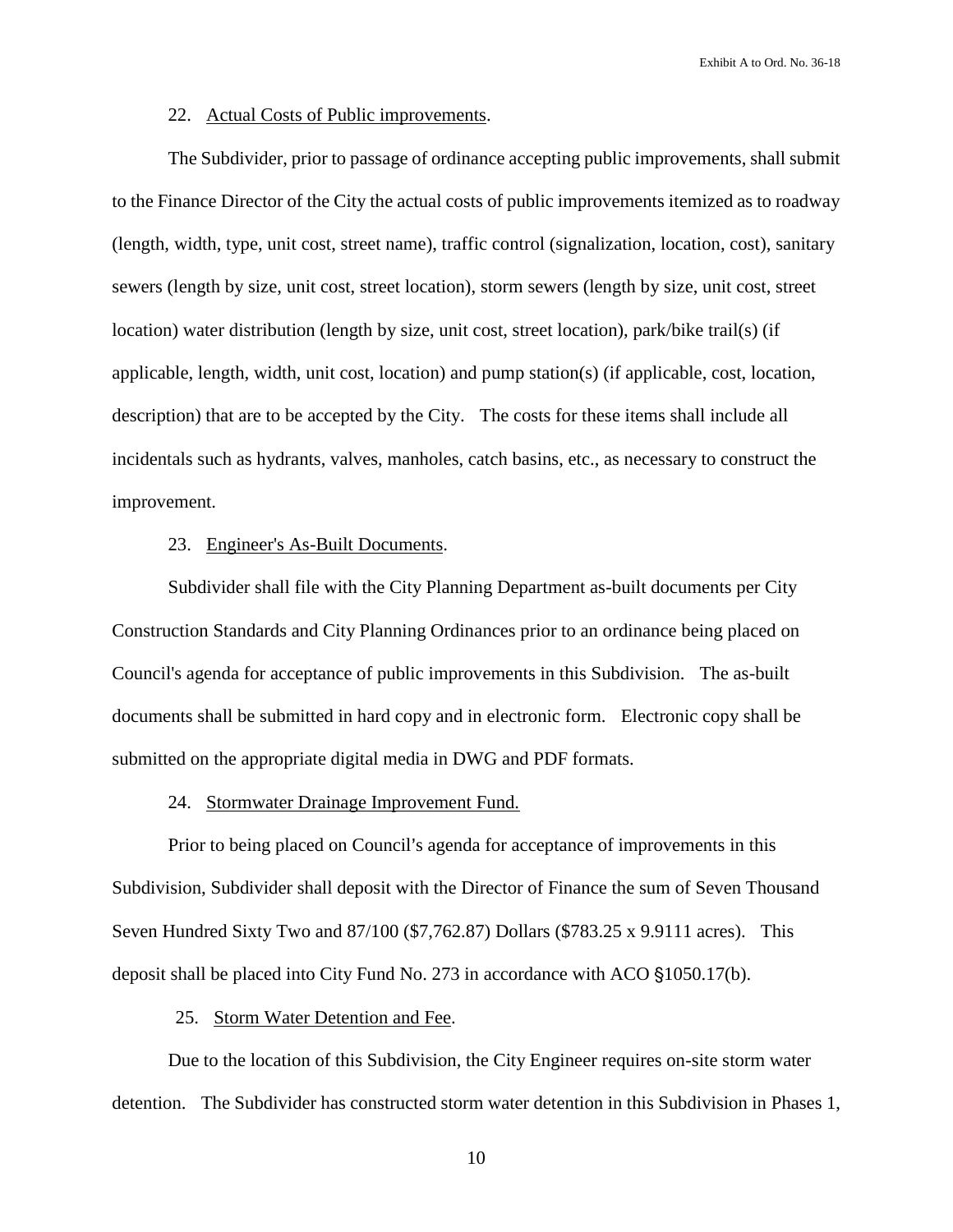2, 3, 4, 5 and 6 and claims a credit of \$815,025.00. The City's storm water detention fee for this phase of development is calculated to be \$45,672.93. (Developed Area (9.9111 Acres x \$4,608.26/Acre.) As such, the Engineers estimated for the cost of construction of on-site storm water detention in this Phase 6, including the cost of land, exceeds the storm water detention fee for this phase as provided for in Ordinance No. 44-93. Therefore, pursuant to Ordinance No. 44-93, no storm water detention fee shall apply.

26. Homeowners Association, Storm Water Detention Area, Common Areas and Easements.

Subdivider shall require the formation of a Homeowner's Association which shall assume responsibility for all maintenance, upkeep, repair, replacement and management of the storm water detention area or other common area. The rules of the Homeowner's Association shall prohibit the construction of any improvement or structure or the retention of any obstruction of any kind in the storm water detention area, common areas or easements. Said rules shall include the establishment of a special fund approved by the City Engineer and Law Director for the sole purpose of maintaining the storm water detention area and its pertinent easements.

Prior to an ordinance being placed on Council's agenda for acceptance of public improvements in this Subdivision, the rules or bylaws of the Homeowner's Association shall be approved by the Director of Law of the City, and reference to the rules or bylaws of the Homeowner's Association shall be contained in the recorded Plat. All conveyances by the Subdivider shall contain deed restrictions referring to the requirement of membership in the Homeowner's Association. Should the Homeowner's Association fail to maintain the storm water detention area or other common areas, the City may enter upon the land and perform any necessary maintenance, repair or replacement, and shall charge all costs incurred by the City, including legal and engineering fees, to the Homeowner's Association and/or the individual property owners in the Subdivision. Easements for this purpose, acceptable to the City Engineer and Law Director, shall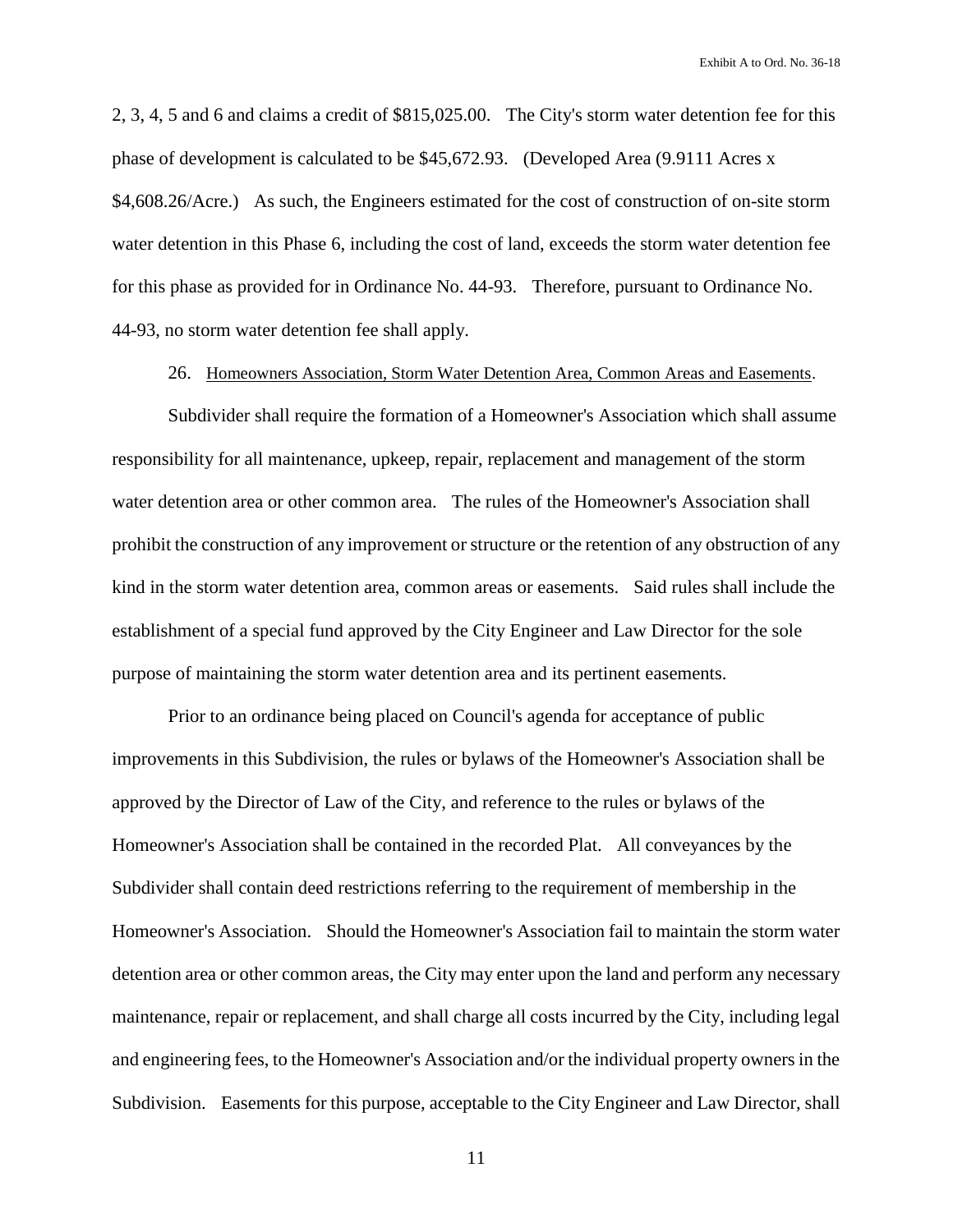be provided by Subdivider. Compliance with this Section shall be a condition precedent to issuance of Building Permits.

## 27. Maintenance and Repair of Storm Sewers Not Located Within The City Right-of-Way.

The Homeowner's Association and/or individual property owners shall be responsible for the maintenance and repair of all storm sewers located within the Subdivision other than those located within the City right-of-way. In the event that the Homeowner's Association and/or property owners fail to keep in good repair and maintain said storm sewers, the City, upon notice to the Homeowner's Association and/or property owners, shall have the right to enter upon the Subdivision lands and perform any repairs deemed necessary to avoid or abate any conditions which obstruct the flow of storm water in order to assure proper drainage. All costs incurred by the City for repairs and maintenance of the storm sewers shall be charged against the Homeowner's Association and/or property owners.

# 28. Compliance by Subdivider as Condition Precedent to Subsequent Development or Phases.

Subdivider acknowledges and agrees that he will fully comply with all terms and conditions contained herein as a condition precedent for the commencement of any subsequent development or phase of development within the Subdivision and the City may withhold approval of any such subsequent development or public improvements until such time as the Subdivider fulfills all the terms, conditions and requirements set out herein.

#### 29. Inspection and Maintenance Agreement.

In accordance with  $ACO \{1050.08(d)\}$ , an Inspection and Maintenance Agreement must be accepted by the City Engineer prior to the passage of an Ordinance authorizing the final plat and Subdivider's Agreement for this phase of the subdivision.

# 30. License to Enter Upon Private Streets, Driveways, and Parking Areas.

Subdivider herein agrees to grant to the City of Avon (i.e., Fire Department, Police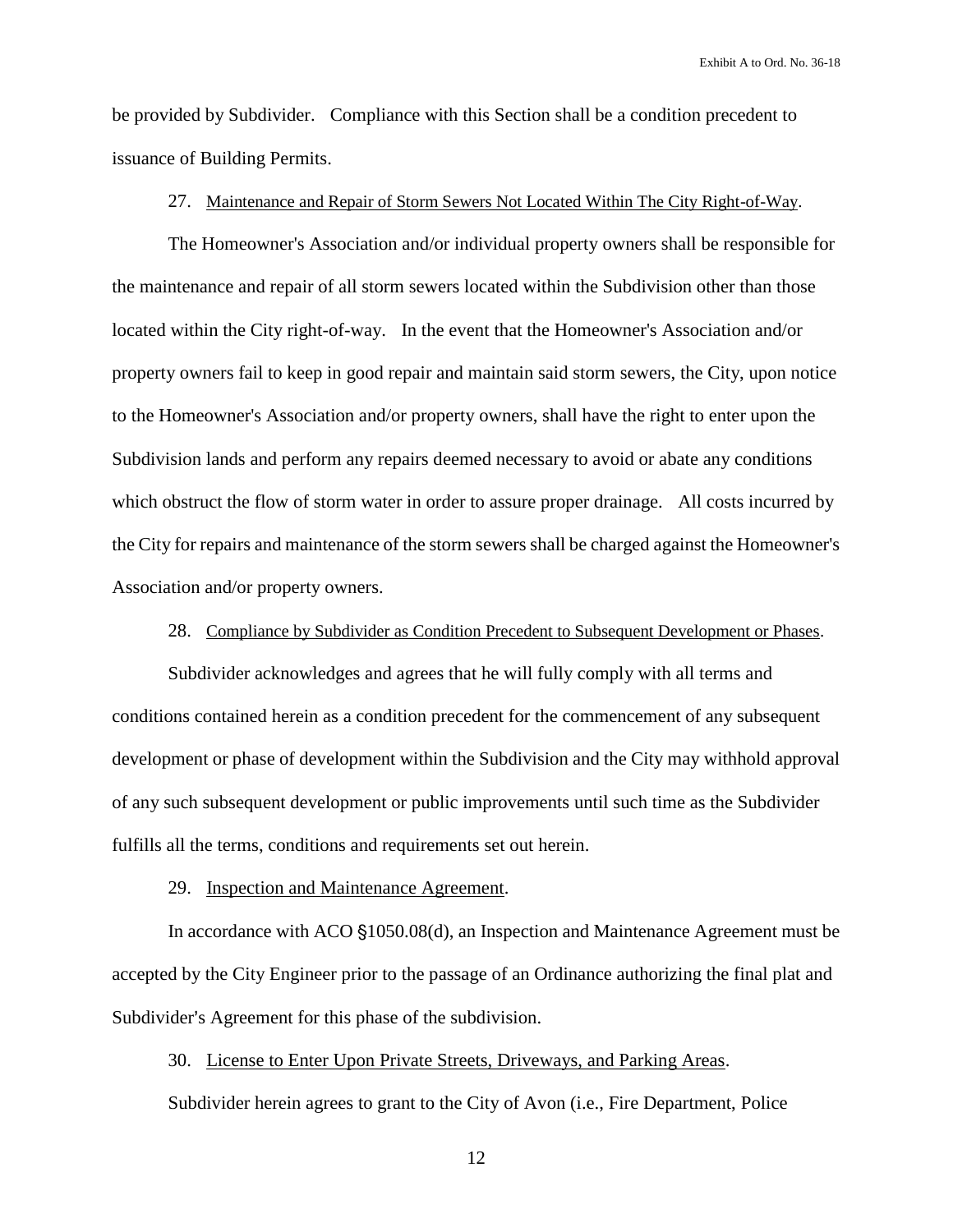Department, Service Department and the like), a license to enter upon any private streets, driveways, or parking areas within the Subdivision for the purposes of carrying out patrolling and security and necessary governmental functions. While present on said private premises, public employees or agents for the various departments shall have those rights, privileges, defenses and immunities granted City employees set forth in Ohio Revised Code including but not limited to Chapter 2744.

# 31. Breach of Contract.

The Subdivider further agrees that any violation of or non-compliance with any of the provisions and stipulations of this Agreement shall constitute a breach of contract. A breach of contract shall also be deemed to have occurred in the event of the Subdivider's failure to perform work at the Subdivision for a period of One Hundred Twenty (120) days, the Subdivider's insolvency, appointment of a receiver, filing of a voluntary or involuntary petition in bankruptcy, the commencement of a foreclosure proceeding of a lien against the Subdivision property, or its conveyance in lieu of foreclosure. The City agrees that in the event of a breach, it shall provide Subdivider with notice thereof in writing. Should Subdivider fail to remedy the breach, to the satisfaction of the City, within Thirty (30) days after receiving notice thereof from the City, the Engineer of the City shall have the right to stop the work forthwith and use Subdivider's guarantees for such purpose and require Subdivider to pay any additional amount required to complete the work.

# 32. Preservation and Restoration of Property.

Subdivider shall maintain the work during construction and until final acceptance. This maintenance shall constitute continuous and effective work prosecuted as required with adequate equipment and forces to the end that the roadbeds, road surfaces and structures are kept in satisfactory condition at all times.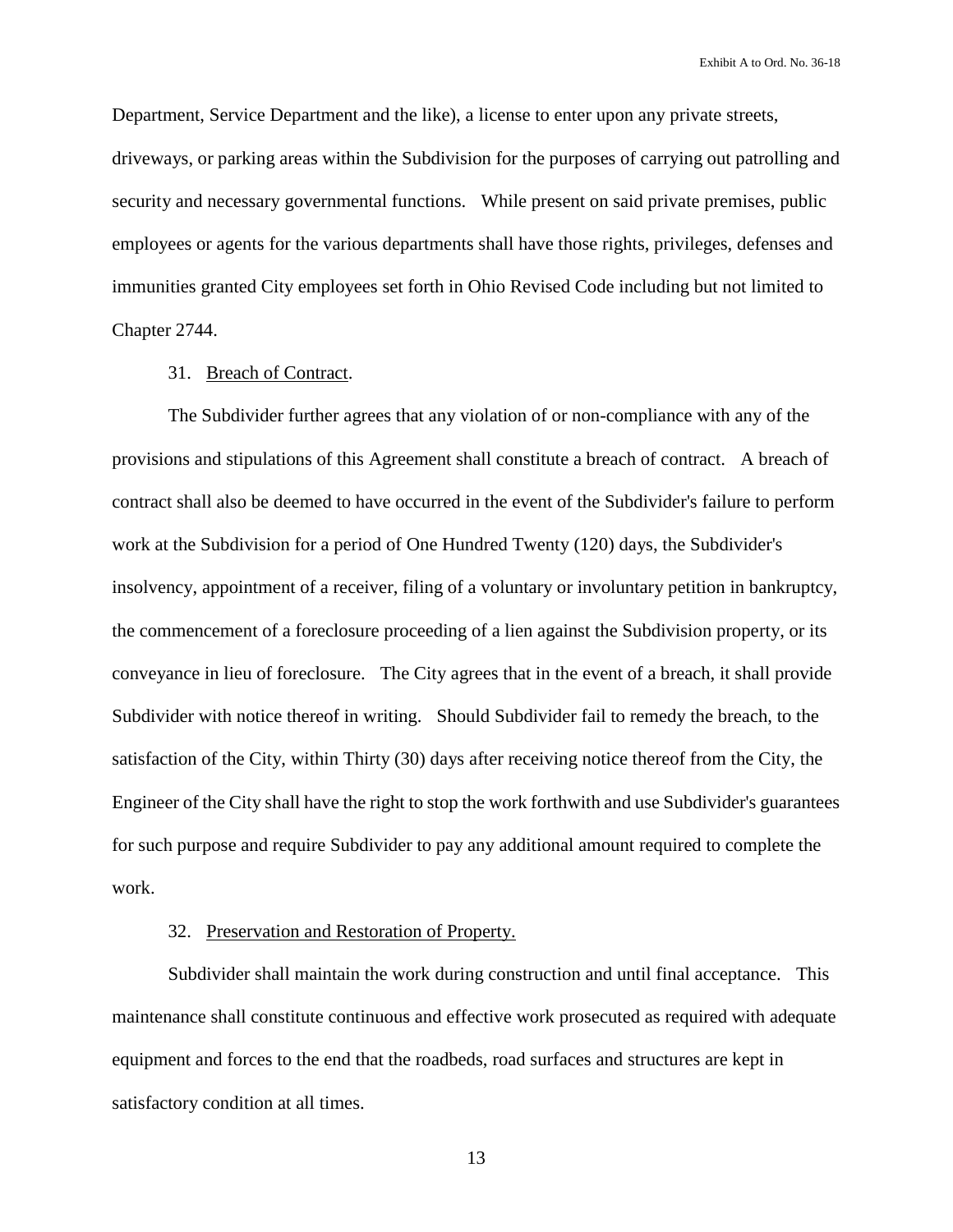Subdivider shall be responsible for all damage or injury to property of any character, including roadbeds and road surfaces, during the prosecution of the work, resulting from any act, omission, neglect or misconduct in his manner of method of executing said work satisfactorily, or due to his non-execution of said work, or at any time due to defective work or materials, and said responsibility shall not be released until the work shall have been completed and accepted. When or where any direct or indirect damage or injury is done to public or private property by or on account of any act, omission, neglect or misconduct in the execution of the work or in consequence of the non-execution thereof on the part of contractor, he shall restore, at his own expense, such property to a condition similar or equal to that existing before such damage or injury was done, by repairing, rebuilding, or otherwise restoring as may be directed, or he shall make good such damage or injury, in an acceptable manner.

In the event of any damage or injury to property as stated herein, all deposits and financial guarantees set forth in this Agreement shall be retained by the City and not released until such time as the appropriate repairs are made and acceptable to the City Engineer and Law Director.

33. Ingress and Egress.

Subdivider shall restrict all movement of loads, vehicles and other equipment into and from site in strict accordance with a route approved by the City Service Director.

34. Cleaning Up.

During the construction, the Subdivider shall keep the site of the work and adjacent premises as free from material, debris and rubbish as is practicable and shall remove this waste entirely and at once, if, in the opinion of the City, such material, debris or rubbish constitutes a nuisance, a safety hazard or is objectionable in any way to the public.

Upon completion and before final acceptance of the work, the Subdivider shall remove from the site of the work and adjacent premises all machinery, equipment, surplus materials, false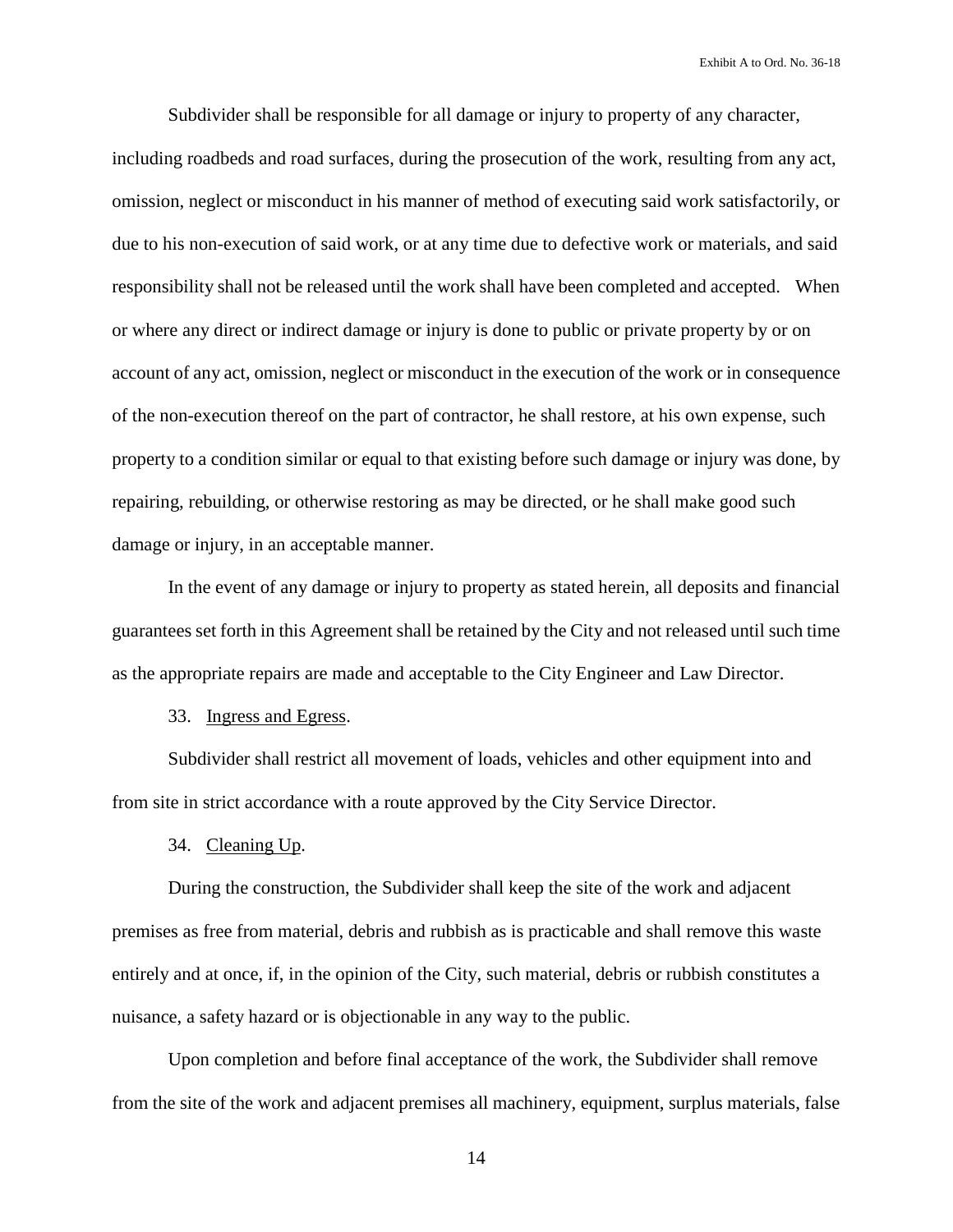work, excavated and useless materials, rubbish, temporary buildings, barricades and signs, and shall restore the site to the same general conditions that existed prior to the commencement of its operations.

The Subdivider shall clean off all cement streaks or drippings, paint smears or drippings, rust stains, oil, grease, dirt, and any other foreign materials deposited or accumulated on any portion of its work, or existing work, due to its operations.

In the event Subdivider fails to comply as set forth herein, the City shall perform the necessary work to accomplish the clean up set forth herein and shall charge the Subdivider for said work.

In the event of non-compliance as stated herein, all deposits and financial guarantees set forth in this Agreement shall be retained by the City and not released until such time as the appropriate clean up is made and acceptable to the City Engineer and Law Director.

35. Warranty Against Defects.

Subdivider shall warrant all Subdivision public improvements to be free from defects and shall make all necessary repairs or modification to the Subdivision for a period of Three (3) years from acceptance of dedication of public improvements of the final phase of the Subdivision by the City of Avon. If the Subdivider fails to meet the warranty obligations in a timely manner, the City of Avon may contract with any other party for the necessary work or use its own employees to perform the work and to be reimbursed by the Subdivider or, if sufficient funds are available, to draw upon the financial guarantees provided in this Agreement.

36. City Ordinance and Regulations, Survival of Agreement, Non-Waiver.

Nothing in this Subdivider's Agreement shall constitute a waiver of the rights of the Parties, including local government sovereign immunity. All City Ordinances and Regulations not inconsistent with this Agreement shall remain in full force and effect, and shall be binding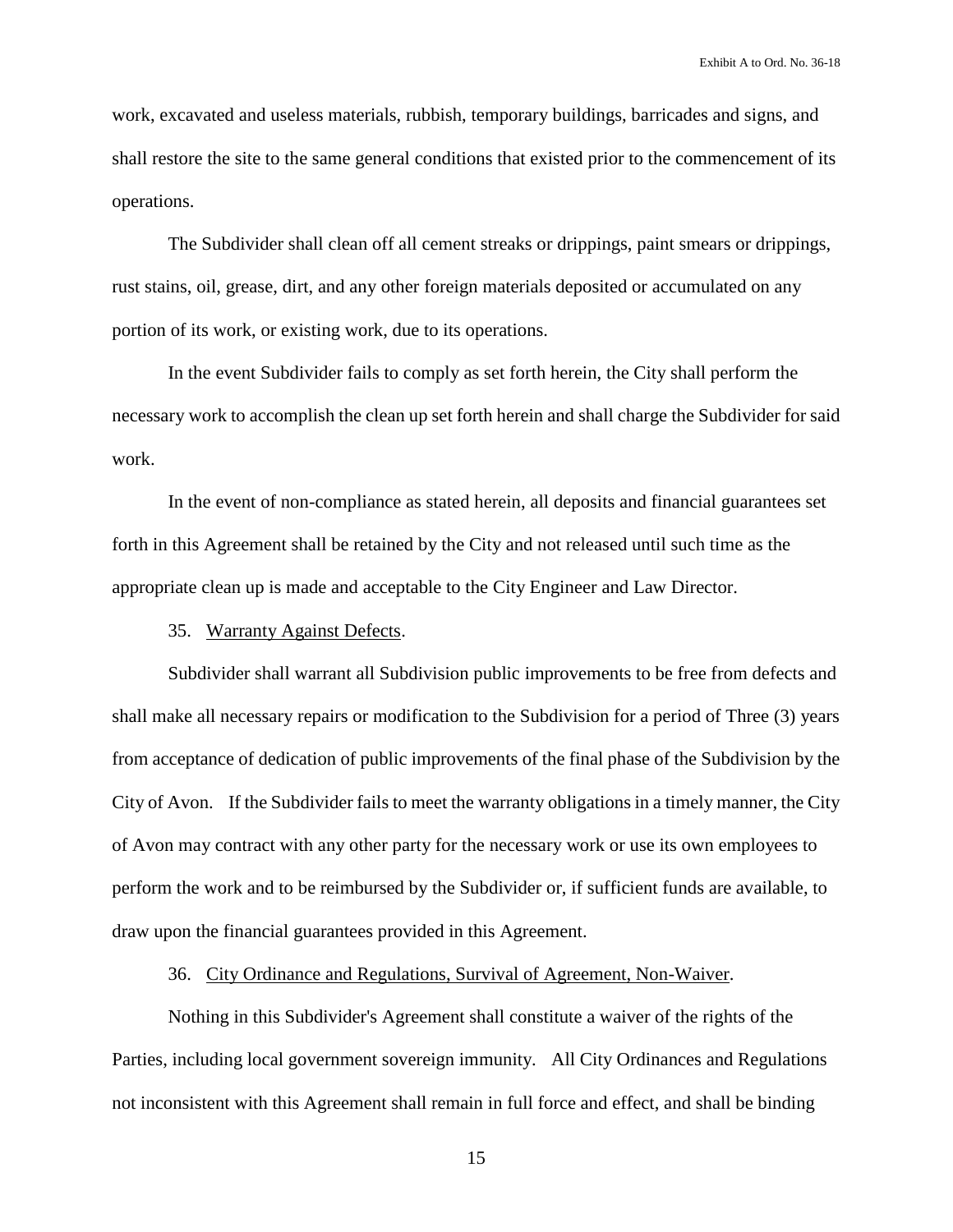upon and control construction and development of the Subdivision, and nothing contained in this Agreement, nor acceptance of dedication of public improvements by the City, shall limit the effect of same, including, but not limited to, design and construction, planting of trees, street lighting, conveyance of required easements, payment of storm drainage fees, park fees, sewer tap fees, and any other requirements of the Codified Ordinances of the City.

# 37. A.D.A. Compliance.

Subdivider shall fully comply with all relevant requirements of the Americans with Disabilities Act and all site public improvements subject to this law must be approved prior to construction by the City of Avon A.D.A. Coordinator.

#### 38. Severability Clause.

If any part, clause, provision or condition of this Subdivider's Agreement is held to be void, invalid, or inoperative, such party, clause, provision or condition will be severed and will not render invalid the remaining portions of this Agreement.

#### 39. Obligation to Notify.

Subdivider shall notify, in writing, any transferee of the Subdivision or any lot located in the Subdivision of the existence, terms and conditions contained in this Agreement and any easements or restrictions required hereunder. The Subdivider shall provide the City with a copy of said written notification immediately thereafter.

#### 40. Addresses of Parties for Purpose of Notice.

All notices and communications between parties pursuant to this Agreement shall be made upon the City through the Office of the Mayor at Avon City Hall, 36080 Chester Road, Avon, Ohio 44011, and upon the Subdivider at 772 Pine Valley Drive, Pittsburgh, PA 15239.

# 41. Parties Bound.

This Agreement shall be binding upon and inure to the benefit of the Subdivider, its